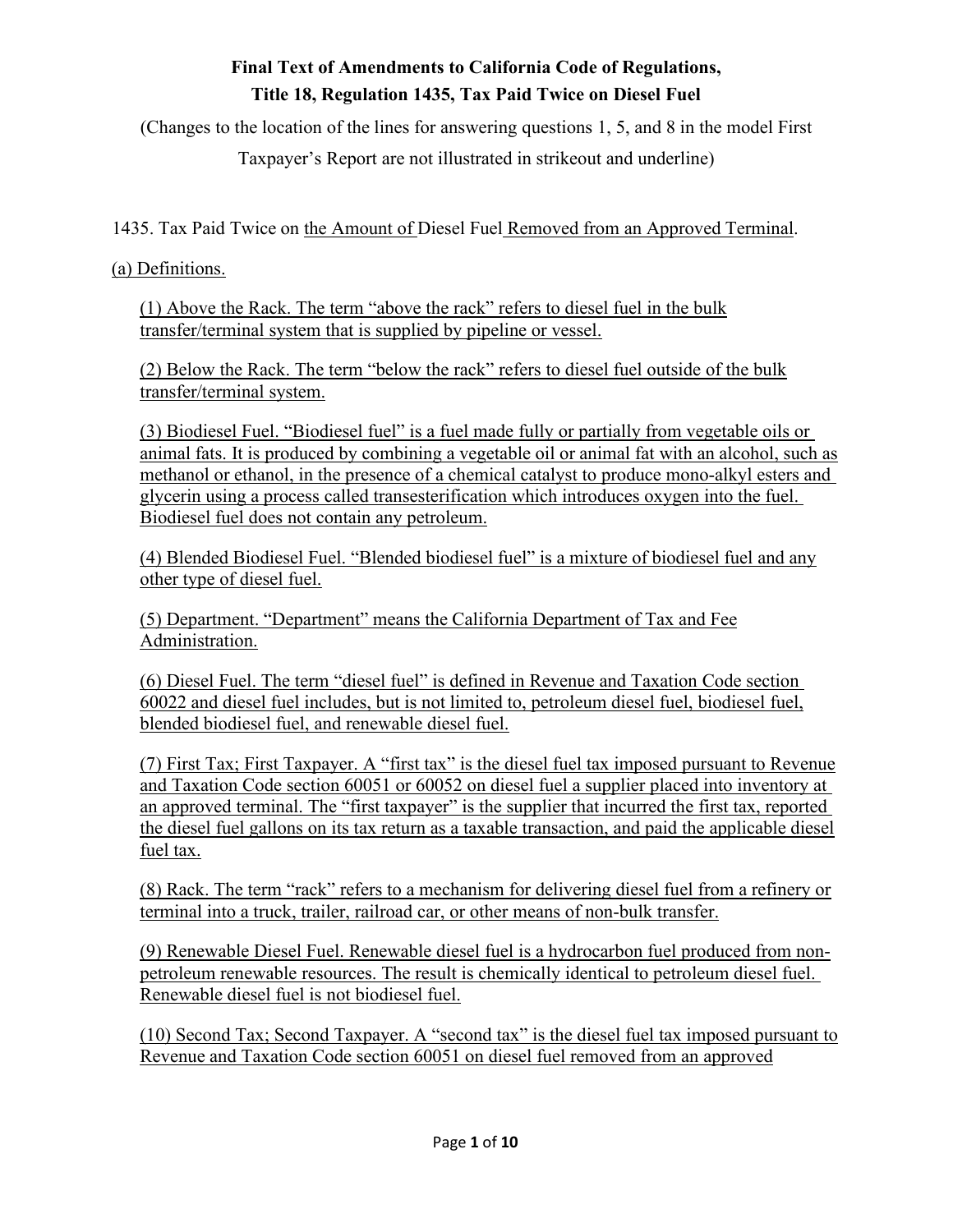terminal at the rack. The "second taxpayer" is the supplier that incurred the second tax, reported the diesel fuel gallons on its tax return as a taxable transaction, and paid the applicable diesel fuel tax. A supplier may be both the first and second taxpayer.

(ab) A supplier who removes diesel fuel from a terminal rack on which a prior tax was paid to the state may either file a claim for refund with the Board or in lieu of a refund take a credit on its tax return.In General. A supplier that removes diesel fuel from an approved terminal at the rack and reports the removal as a taxable transaction may either file a claim for refund with the Department, or in lieu of a refund, take a credit on its tax return for up to the same amount of tax-paid gallons of diesel fuel it previously placed into inventory at that terminal for which it has not yet taken a credit on its return or filed a claim for refund.

The amount of refund or credit shall not exceed the amount of tax and tax reimbursement previously paid by the supplier on diesel fuel it previously placed into inventory at the approved terminal.

(bc) Conditions to Allow a Credit on a Tax Return or a Claim for Refund.

The credit or refund will be allowed only if all the following conditions are met:

(1) A tax imposed on the diesel fuel by Revenue and Taxation Code Sections 60051 and 60052 was paid to the state by reporting the gallons on a tax return and was not credited or refunded (the "first tax" or "first taxpayer"); The first taxpayer bought, imported, or produced the diesel fuel on which the first tax was imposed.

(2) After imposition of the first tax, another tax was imposed on the diesel fuel by Revenue and Taxation Code Sections 60051 and 60052 and was paid to the state by reporting the gallons on a tax return (the "second tax" or "second taxpayer");The first tax was not credited or refunded to the first taxpayer.

(3) The person that paid the second tax to the state claims a credit on a tax return filed within three months after the close of the calendar month in which the second tax was reported to the state;The second taxpayer placed the diesel fuel on which the first tax was imposed into inventory at an approved terminal, removed diesel fuel from the same approved terminal at the rack, and reported the removal of the diesel fuel on the second taxpayer's tax return as a taxable transaction.

(4) The person that paid the first tax to the State has met the reporting requirements of paragraph (c) of this section; and The second taxpayer either takes a credit on a tax return filed within three months after the close of the calendar month in which the diesel fuel was removed from the approved terminal at the rack or files a timely claim for refund that meets the conditions in subdivision (e).

(5) A copy of the first taxpayer's report and any copies of statements of subsequent seller must be retained for inspection by the Board with the tax return on which the credit is claimed.The first taxpayer has met the reporting requirements of subdivision (d) and the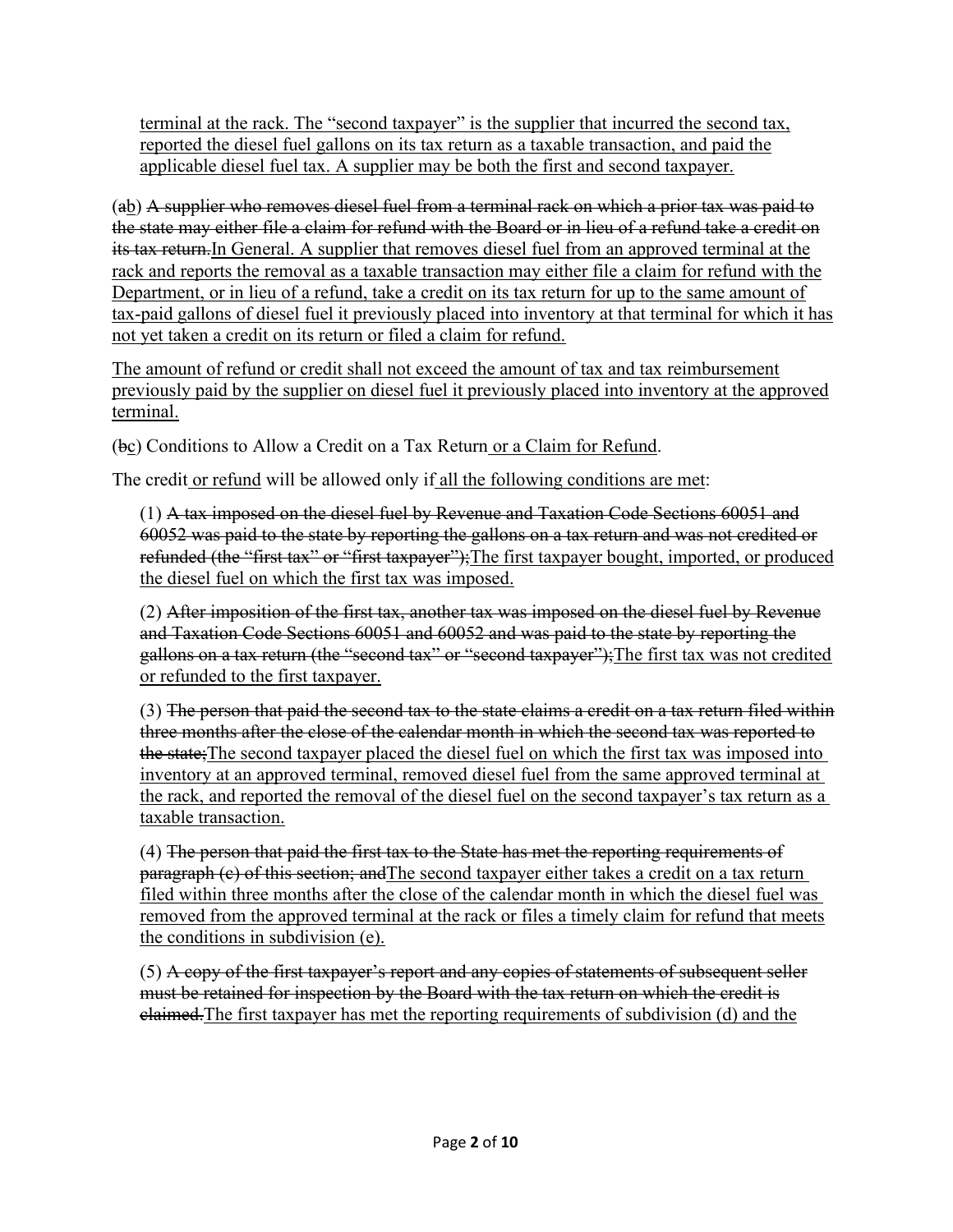subsequent seller has met the requirements of subdivision (d) if the diesel fuel was bought from a person other than the first taxpayer.

(6) The second taxpayer retains invoices or other documentation showing the diesel fuel tax or tax reimbursement the second taxpayer paid on the gallons of diesel fuel the second taxpayer placed into inventory at the approved terminal.

(7) The second taxpayer prepares and retains, subject to inspection by the Department, a reconciliation by transaction of the number of tax-paid gallons of diesel fuel the second taxpayer placed into inventory at the approved terminal and had available for a credit or refund during the reporting period for the tax return on which the credit is taken or each reporting period for which a claim for refund is filed that includes:

(A) The reporting periods the first tax was reported to the state on the second taxpayer's tax return on those tax-paid gallons of diesel fuel if the second taxpayer is also the first taxpayer for any tax-paid gallons of diesel fuel the second taxpayer placed into inventory at the approved terminal;

(B) The purchase invoice number(s) and date(s) of purchase for those gallons of taxpaid diesel fuel if the second taxpayer is not the first taxpayer for tax-paid gallons of diesel fuel the second taxpayer placed into inventory at the approved terminal;

(C) Bill of lading number(s), date(s), and product code(s) for the number of gallons of tax-paid diesel fuel the second taxpayer placed into inventory at the approved terminal;

(D) The date(s), number of gallons, and document number(s) for the second taxpayer's taxable removals of diesel fuel from inventory at the approved terminal on which a second tax was reported and a credit was taken on its return for the reporting period or a claim for refund was filed for the reporting period; and

(E) A running balance of the number of gallons of tax-paid diesel fuel inventory the second taxpayer has at the approved terminal available for a credit or refund in subsequent periods.

(8) The second taxpayer retains copies of the first taxpayer's reports required or received under subdivision (d) and copies of statements of a subsequent seller required or received under subdivision (d).

(cd) Reporting Requirements.

(1) Reporting by  $p$ ersons paying the first taxpayer.

Except as provided in paragraph (e)subdivision  $(d)(2)$  of this section, the person that paid the first tax under Revenue and Taxation Code Section 60051 and 60052 (the first taxpayer) must complete file a first taxpayer's report that is in substantially the same form as the model report provided in ExhibitAppendix A-and contains all information necessary to complete such model report (the first taxpayer's report). A first taxpayer's report must be retained for inspection by the BoardDepartment with the tax return on which the first tax was paid or reported pursuant to Special Taxes Administration – Miscellaneous Regulation 4901, "Records." The first taxpayer's report is not required if the first taxpayer and the second taxpayer are the same supplier.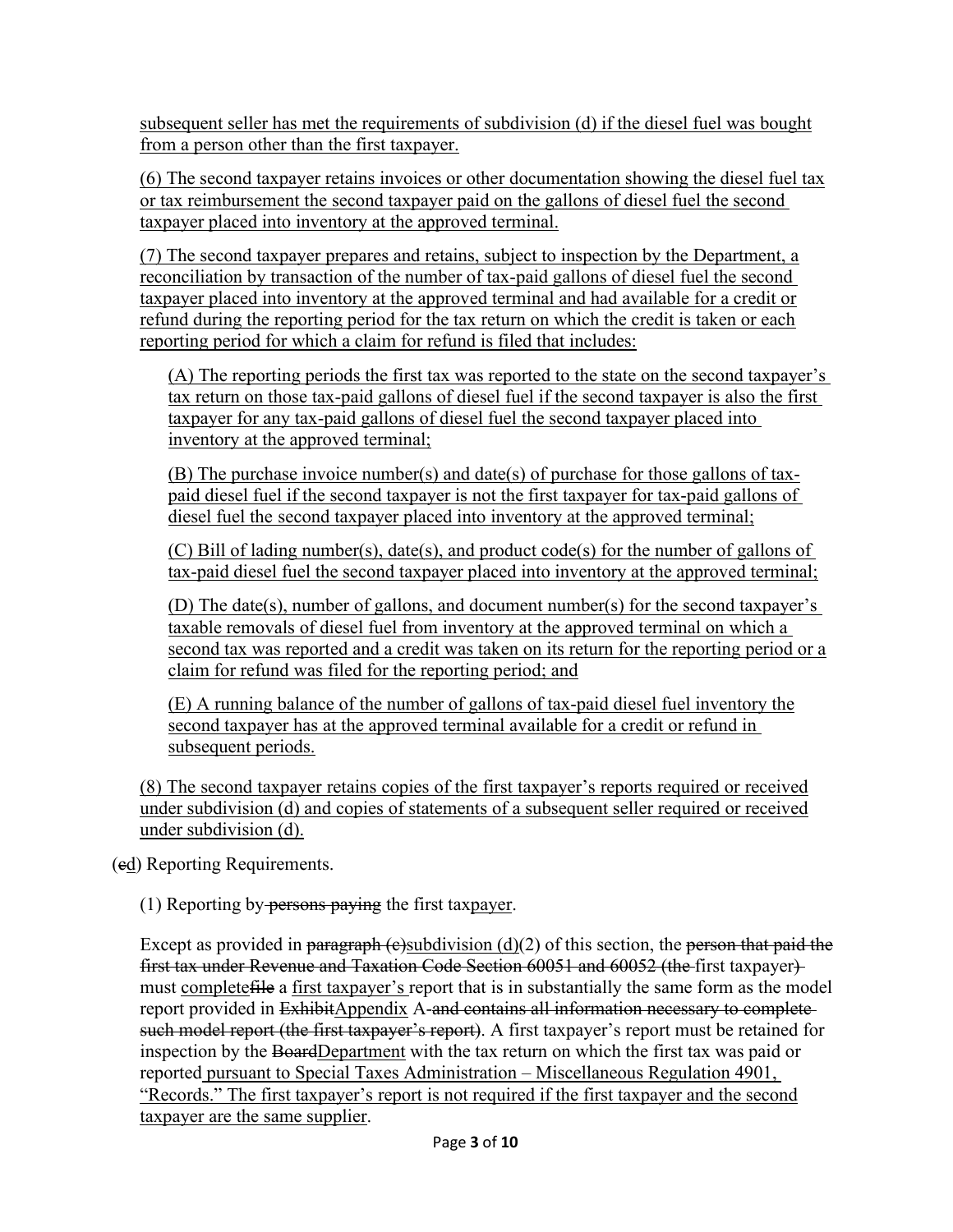(2) Optional reporting for certain taxable events.

Paragraph  $(e)$ Subdivision  $(d)(1)$  does not apply with respect to a taxif the first tax is imposed under Revenue and Taxation Code section Section 60051 (removal at a terminal rack), Revenue and Taxation Code sectionSection 60052, subdivision (b)(2) (nonbulk entries into the state), or Revenue and Taxation Code sectionSection 60052, subdivision (d) (removals or sales by blenders). However, if the first taxpayer person liable for the tax expects that a secondanother tax will be imposed under Revenue and Taxation Code Sections 60051 and 60052 with respect to the diesel fuel, that person should completefile a first taxpayer's report.

(3) Information provided to subsequent owners, etc.

(A) By A First Taxpayer Person Required to Complete File a First Taxpayer's Report.

A first taxpayer required to completefile a first taxpayer's report under paragraph (e)(1) of this sectionsubdivision  $(d)(1)$  must give a copy of the report to:

1. The person to whom the first taxpayer sells the diesel fuel within the bulk transfer/terminal system; or

2. The owner of the diesel fuel immediately before the imposition of the first second tax, if the first taxpayer is not the owner at that time.

(B) By a First Taxpayer that Completes anPerson Filing Optional First Taxpayer's Report.

A first taxpayer that completes filing an optional first taxpayer's report under paragraph  $\left(\frac{\epsilon}{2}\right)$  of this sectionsubdivision (d)(2) should give a copy of the report to:

1. The person to whom the first taxpayer sells the diesel fuel; or

2. The owner of the diesel fuel immediately before the imposition of the first second tax, if the first taxpayer is not the owner at that time.

(C) By Person Receiving First Taxpayer's Report.

1. Bulk Transfer/Terminal System Transaction

A person that receives a copy of the first taxpayer's report and subsequently sells the diesel fuel within the bulk transfer/terminal system must give the copy and a complete statement that is in substantially the same form as the model statement provided in Appendix Bsatisfies the requirements of paragraph (c)(3)(D) of this section to the buyer.

2. Rack and Below Rack Transaction

A person that receives a copy of the first taxpayer's report and subsequently sells the diesel fuel outside the bulk transfer/terminal system should give the copy and a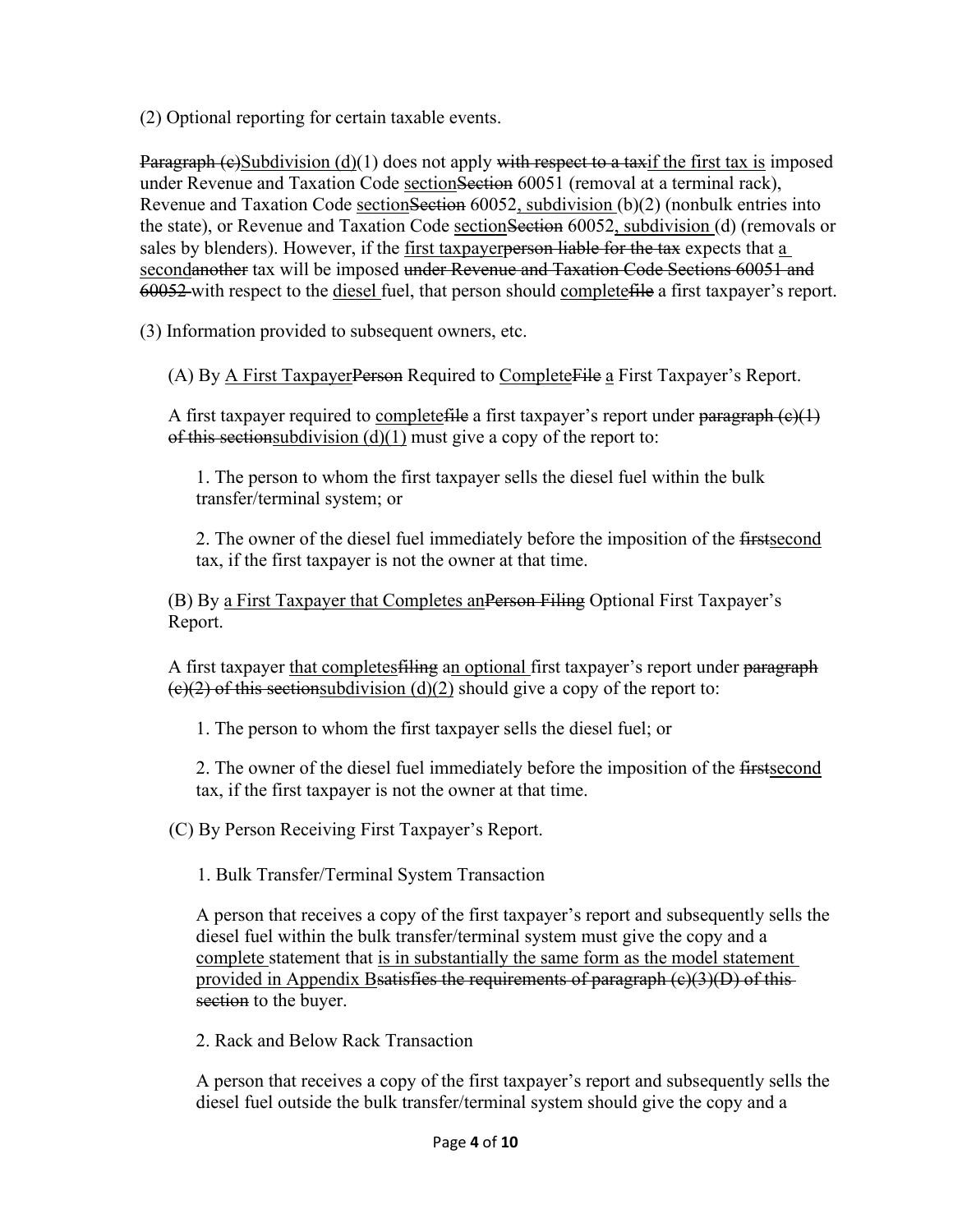complete statement that is in substantially the same form as the model statement provided in Appendix Bsatisfies the requirements of paragraph  $(c)(3)(D)$  of this section to the buyer, if that person expects that another tax will be imposed under Revenue and Taxation Code sectionSections 60051 orand 60052 with respect to the diesel fuel.

(D) Form of Statement.

A complete statement satisfies the requirements of subdivision  $(d)(3)(C)$ this paragraph  $(e)(3)(D)$  if it is provided at the bottom or on the back of the copy of the first taxpayer'-s report (or in an attached document), and need not be in the same format as. This statement must contain all information necessary to complete the model statement provided in ExhibitAppendix B but need not be in the same format.

(E) Sale to Multiple Buyers.

If the first taxpayer's report relates to diesel fuel divided among more than one buyer, multiple copies of the first taxpayer's report must be made at the stage that the diesel fuel is divided and each buyer must be given a copy of the report.

(de) Claim for Refund.

If the second taxpayer supplier fails to take a credit on a tax return filed within three months after the close of the calendar month in which the diesel fuel was removed from an approved terminal at the rack, as required by subdivision (c)(4)second tax was imposed, the second taxpayer mustsupplier may only file a timely claim for refund with the BoardDepartment to recover the second tax imposed on the removal of that diesel fuel.

Each claim for a refund must contain the following information with respect to the <u>diesel</u> fuel covered by the claim:

(1) The information required in Revenue and Taxation Code Section 60501.The name, address, telephone number, and permit number of the person that sold the diesel fuel to the second taxpayer and the date of the purchase.

(2) Volume and type of diesel fuel.A statement by the second taxpayer that the diesel fuel covered by the claim did not contain visible evidence of dye.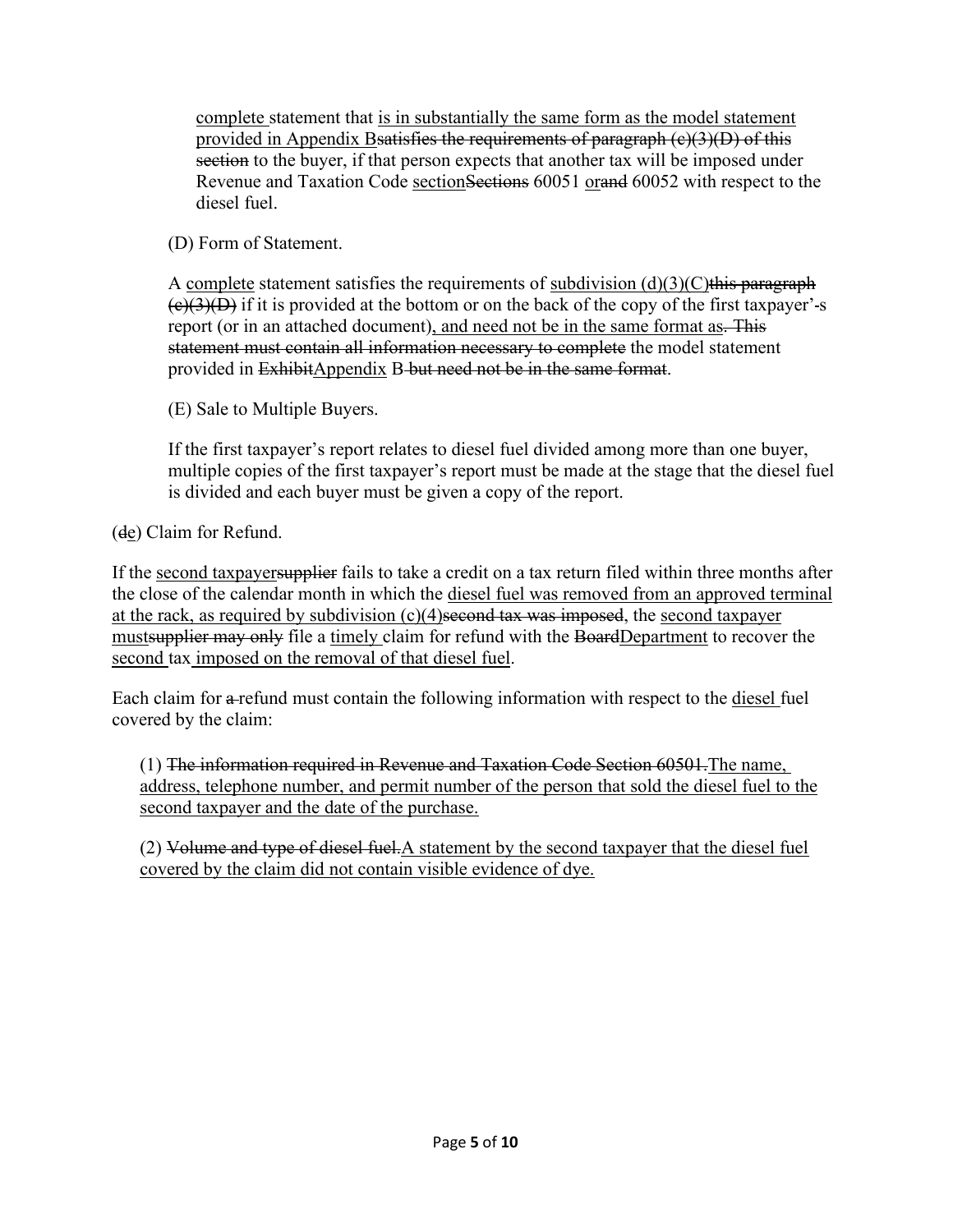(3) A statement, which may appear on the invoice, original invoice facsimile, or similar document, by the person that sold the diesel fuel to the second taxpayer that the diesel fuel sold did not contain visible evidence of dye.

(4) The total amount of diesel fuel covered by the claim.

(35) Date on which the second taxpayer <del>claimant</del> incurred the tax liability to which this claim relates (the second tax).

(46) Amount of second tax that the second taxpayer<del>claimant</del> paid or reported to the state and the tax return on which it was paid or reported.

(57) A statement that the second taxpayer elaimant has not separately stated on the sales invoice reimbursement for both the first tax and the second tax or has not included in the sales price of the diesel fuel reimbursement for both the first tax and the second tax. The second taxpayer can only receive reimbursement for one tax from the customer.

(68) A copy of the first taxpayer's report that relates to the diesel fuel covered by the claim if such a report is required or received under subdivision (d).

(79) If the diesel fuel covered by the claim was bought other than from the first taxpayer, a copy of the statement of subsequent seller required or received under subdivision (d)that the claimant received with respect to that diesel fuel.

(10) If the documents described in items (8) and (9) of this subdivision do not exist, the second taxpayer may provide a declaration made under penalty of perjury that the total gallons of diesel fuel on which the second taxpayer received diesel fuel tax reimbursement, received a credit as described in subdivision (c), or previously filed a claim for refund on, does not and will not exceed the total gallons of tax-paid diesel fuel the second taxpayer placed into inventory at the approved terminal and has available for credit or refund during each reporting period for which the claim for refund is filed. Also, if the documents described in items (8) and (9) of this subdivision do not exist, the second taxpayer is not required to retain the documents under subdivision (c)(8) to claim a refund.

(f) Examples of Tax-Paid Twice on the Amount of Diesel Fuel Removed from an Approved Terminal at the Rack.

The following examples assume that all conditions listed in subdivisions (c) and (d) are met.

(1) Example 1 – Taking a Credit for Tax-Paid Biodiesel Fuel Blended with Ex-Tax Diesel Fuel at Approved Terminal. Supplier A imports 100,000 gallons of biodiesel fuel (B100) via truck into California and remits the diesel fuel tax on its tax return. Supplier A sells the 100,000 gallons of tax-paid B100 to Supplier B invoicing them reimbursement for the diesel fuel tax. Supplier B places the 100,000 gallons of tax-paid B100 into a community blending tank at an approved terminal, which also contains ex-tax petroleum diesel fuel, creating blended biodiesel fuel (B05). Supplier B removes 10,000 gallons of the blended biodiesel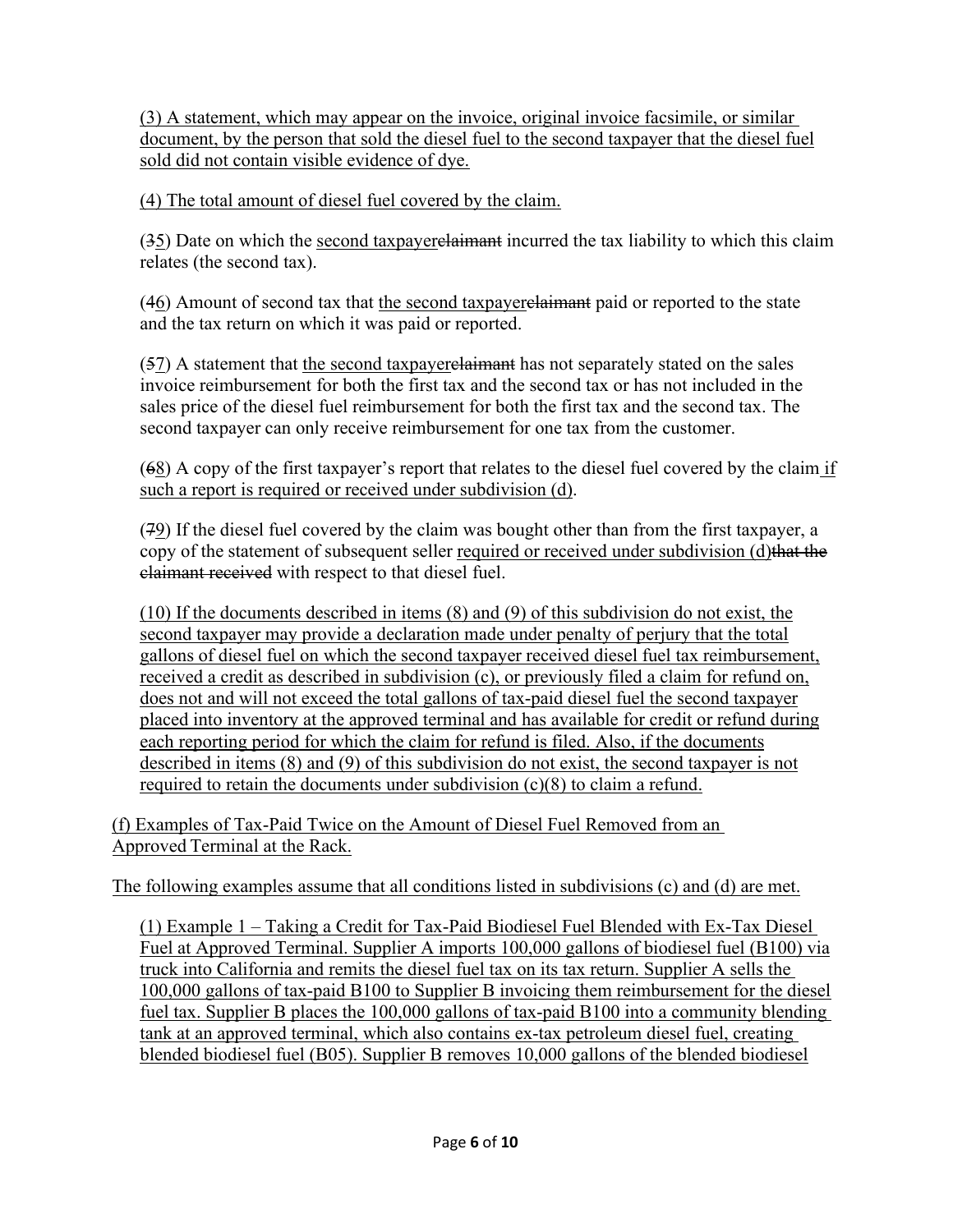fuel (B05) from the blending tank at the approved terminal at the rack and reports the removal of the 10,000 gallons as a taxable transaction on its tax return. Supplier B may and does take a credit on its tax return for 10,000 gallons of tax-paid diesel fuel removed.

(2) Example 2 – Taking a Credit for Remaining Tax-Paid Biodiesel Fuel Inventory that was Blended with Ex-Tax Diesel Fuel at Approved Terminal. The next month, Supplier B (from Example 1) places 30,000 gallons of ex-tax petroleum diesel fuel into the community blending tank mentioned in Example 1, and then removes 98,000 gallons of blended biodiesel fuel (B05) from the blending tank at the approved terminal at the rack and reports the removal of the 98,000 gallons as a taxable transaction on its tax return. Supplier B may take a credit on its tax return for 90,000 gallons of tax-paid diesel fuel removed, the remaining tax-paid diesel fuel inventory available at the approved terminal (100,000 tax-paid gallons placed into inventory minus the credit for 10,000 tax-paid gallons removed, as described in Example 1).

(3) Example 3 – Taking a Credit for Tax-Paid Diesel Fuel Inventory when only Ex-Tax Diesel Fuel was Removed. Supplier C purchases 50,000 gallons of biodiesel fuel (B100) from an in-state biodiesel production facility. Supplier C is invoiced for and pays the diesel fuel tax. Supplier C has the tax-paid B100 transported by truck and placed into a storage tank at an approved terminal where Supplier C also has ex-tax petroleum diesel fuel inventory stored in a different tank. Supplier C removes 250,000 gallons of ex-tax petroleum diesel fuel from the approved terminal at the rack and reports the removal of the 250,000 gallons as a taxable transaction on its tax return. Supplier C may take a credit on its tax return for 50,000 gallons of tax-paid diesel fuel removed.

(4) Example 4 – Taking a Credit for Tax-Paid Biodiesel Fuel Blended with Ex-Tax Diesel Fuel at Approved Terminal. In December 2019, Supplier D imports 20,000 gallons of biodiesel fuel (B100) via rail and places it into its proprietary storage tank used for blending at an approved terminal, which also contains ex-tax petroleum diesel fuel, creating blended biodiesel fuel (B05). In the same month, Supplier D removes 100,000 gallons of blended biodiesel fuel (B05) from the tank at the approved terminal at the rack. Supplier D reports the 20,000 gallons of B100 as a taxable import below the rack and the removal of the 100,000 gallons of blended biodiesel fuel (B05) as a taxable transaction on its December 2019 tax return. Supplier D may take a credit on its tax return for 20,000 gallons of tax-paid diesel fuel removed.

(5) Example 5 – Available Tax-Paid Diesel Fuel Inventory Balance to Carry Forward. Supplier E imports 1,000,000 gallons of renewable diesel fuel by rail and remits the diesel fuel tax on its May 2019 tax return. Supplier E places the renewable diesel fuel into a community blending tank at an approved terminal, which also contains ex-tax petroleum diesel fuel, creating blended renewable diesel fuel. In June 2019, Supplier E removes 100,000 gallons of blended renewable diesel fuel from the approved terminal at the rack and reports the removal of the 100,000 gallons as a taxable transaction on its June 2019 tax return. Supplier E may take a credit on its June 2019 tax return for 100,000 gallons of taxpaid diesel fuel removed and if Supplier E takes the credit it will have 900,000 gallons of tax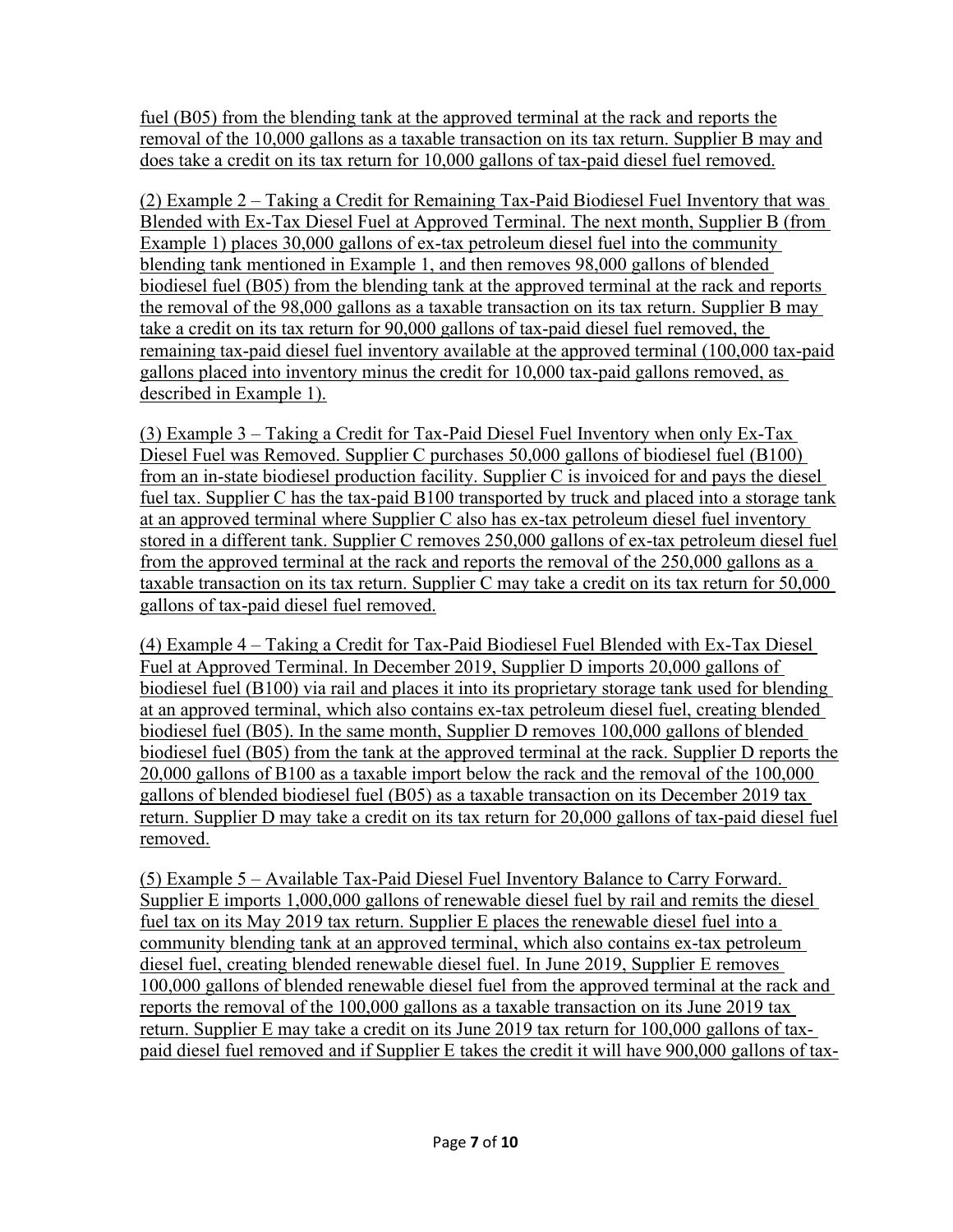paid diesel fuel inventory at the approved terminal available for a credit or refund when future taxable diesel fuel removals from the approved terminal are reported.

(6) Example 6 – Removal of Blended Biodiesel Fuel from Community Storage. Supplier F imports 1,000,000 gallons of biodiesel fuel (B100) by rail and places it into a community blending tank at an approved terminal, which also contains ex-tax petroleum diesel fuel, creating blended biodiesel fuel (B05). In the same month, Supplier F removes 700,000 gallons of blended biodiesel fuel (B05) from the community blending tank at the approved terminal at the rack. Supplier F reports the 1,000,000 gallons of B100 as a taxable import and the removal of the 700,000 gallons of blended biodiesel fuel (B05) as a taxable transaction on its tax return for that month. Supplier F may take a credit on its tax return for 700,000 gallons of tax-paid diesel fuel removed.

Note: Authority cited: Section 60601, Revenue and Taxation Code.; Sections 15570.22, 15570.24 and 15570.40, Government Code. Reference: Sections 60006, 60051, 60052, 60501, 60507, 60508 and 60521.5, Revenue and Taxation Code.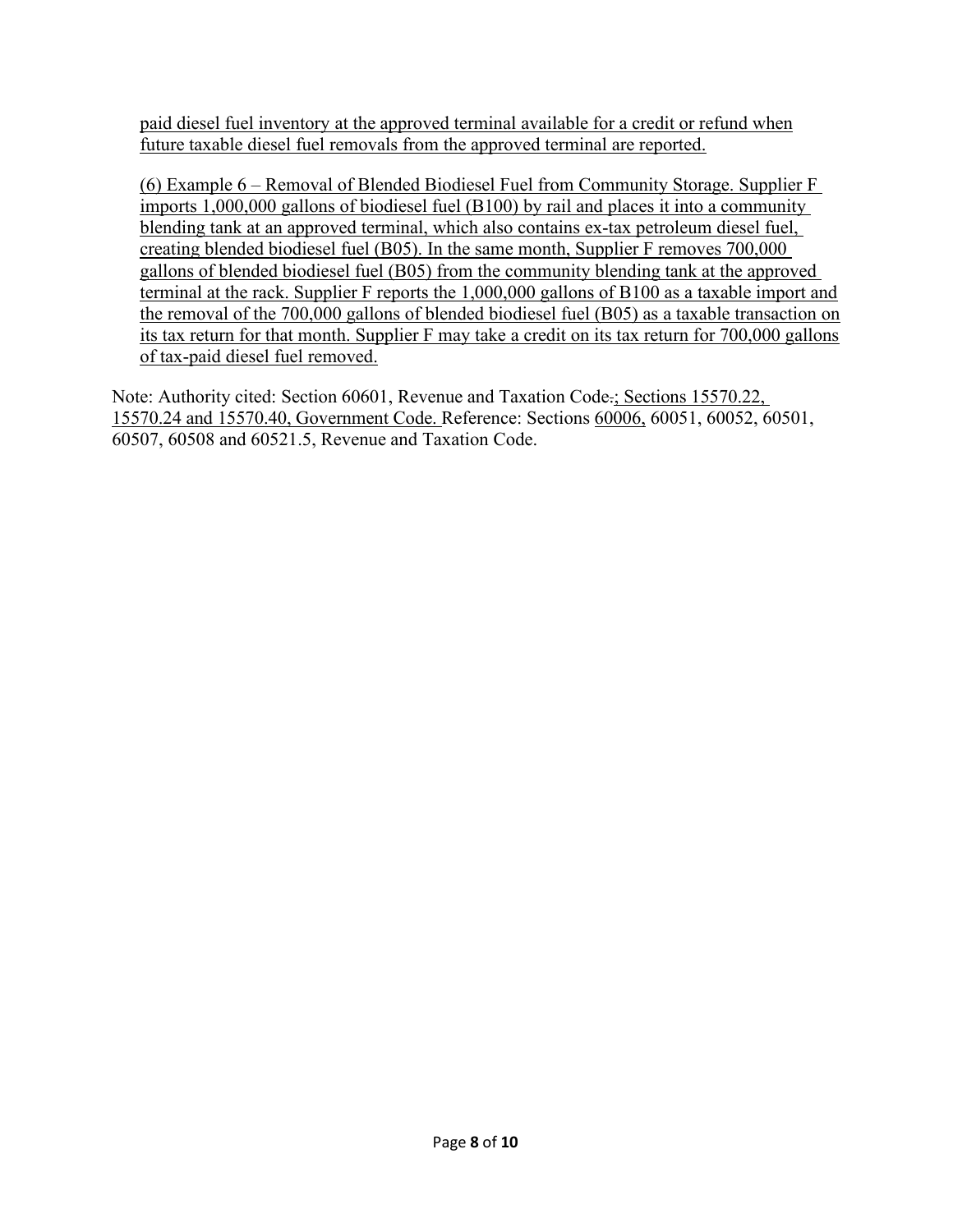## **EXHIBITAPPENDIX A**

#### **First Taxpayer's Report**

1. First Taxpayer's Board of Equalization California Department of Tax and Fee Administration supplier account number

2. First Taxpayer's name, address, and employer identification number

3. Name, address, and employer identification number of the buyer of the diesel fuel subject to tax

4. Date and location of removal, entry, or sale and document number

5. Volume and type of diesel fuel removed, entered, or sold

6. Check type of taxable event:

- Removal from refinery
- Entry into United States or stateCalifornia
- Bulk transfer from terminal by unregistered position holder
- Bulk transfer not received at an approved terminal
- Sale within the bulk transfer/terminal system to an unregistered person
- Removal at the terminal rack
- Removal or sale by the blender

7. Amount of Federal excise tax paid and State diesel fuel tax paid on account of the removal, entry, or sale

8. Location of IRS service center where this report is filed

and State reporting period of payment

The undersigned taxpayer (the "Taxpayer") has not received, and will not claim, a credit with respect to, or a refund of, the tax on the diesel fuel to which this form relates.

Under penalties of perjury, the Taxpayer declares that Taxpayer has examined this statement, including any accompanying schedules and statements, and, to the best of Taxpayer's knowledge and belief, they are true, correct and complete.

Signature and date signed

Printed or typed name of person signing this report

Title